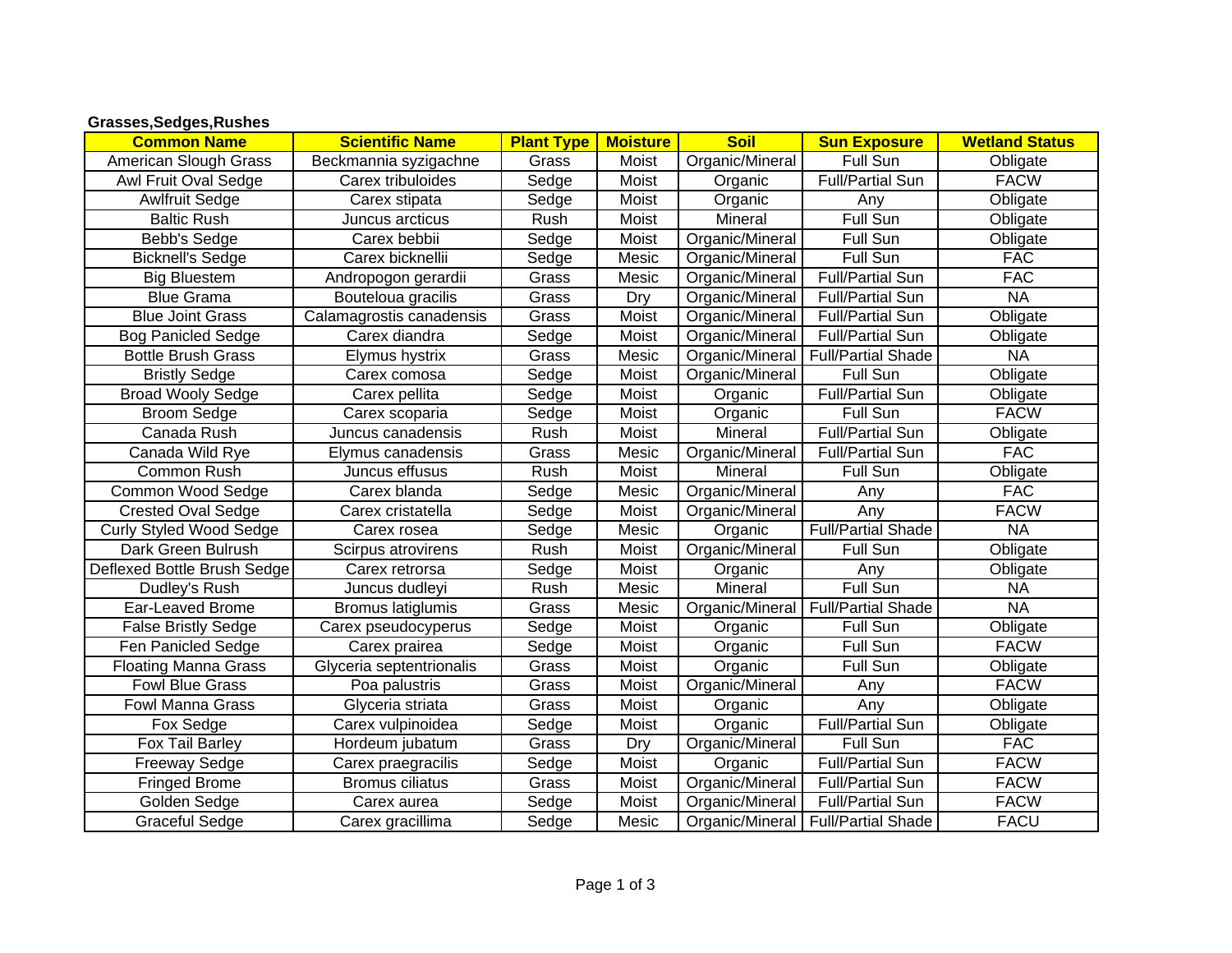| Grasses, Sedges, Rushes |  |
|-------------------------|--|
|-------------------------|--|

| <b>Common Name</b>        | <b>Scientific Name</b>  | <b>Plant Type</b> | <b>Moisture</b> | <b>Soil</b>     | <b>Sun Exposure</b>                  | <b>Wetland Status</b> |
|---------------------------|-------------------------|-------------------|-----------------|-----------------|--------------------------------------|-----------------------|
| Hairy Grama               | Bouteloua hirsuta       | Grass             | Dry             | Organic/Mineral | <b>Full/Partial Sun</b>              | <b>NA</b>             |
| Hairy Wood Chess          | Bromus pubescens        | Grass             | Mesic           |                 | Organic/Mineral   Full/Partial Shade | <b>NA</b>             |
| Hardstem Bulrush          | Scirpus acutus          | Emergent          | Saturated       | Mineral         | Full Sun                             | Obligate              |
| Hop Sedge                 | Carex lupulina          | Sedge             | Moist           | Organic         | Any                                  | Obligate              |
| <b>Indian Grass</b>       | Sorghastrum nutans      | Grass             | Mesic           | Organic/Mineral | <b>Full/Partial Sun</b>              | <b>NA</b>             |
| <b>Inland Rush</b>        | Juncus interior         | Rush              | Moist           | Mineral         | Full Sun                             | <b>FAC</b>            |
| June Grass                | Koeleria macrantha      | Grass             | Dry             | Organic/Mineral | <b>Full/Partial Sun</b>              | <b>NA</b>             |
| Kalm's Brome              | Bromus kalmii           | Grass             | Mesic           | Organic/Mineral | <b>Full/Partial Sun</b>              | <b>NA</b>             |
| <b>Knotted Rush</b>       | Juncus nodosus          | Rush              | Moist           | Mineral         | Full Sun                             | Obligate              |
| Lake Sedge                | Carex lacustris         | Sedge             | Moist           | Organic         | Any                                  | Obligate              |
| Little Bluestem           | Schizachyrium scoparium | Grass             | Mesic           | Organic/Mineral | Full/Partial Sun                     | <b>FAC</b>            |
| Long Beaked Sedge         | Carex sprengelii        | Sedge             | Mesic           |                 | Organic/Mineral   Full/Partial Shade | <b>FAC</b>            |
| Narrow Leaf Oval Sedge    | Carex tenera            | Sedge             | Mesic           | Organic/Mineral | Any                                  | <b>FAC</b>            |
| Narrow Wooly Sedge        | Carex lasiocarpa        | Sedge             | Moist           | Organic         | <b>Full/Partial Shade</b>            | Obligate              |
| Needle Spike Rush         | Eleocharis acicularis   | Rush              | Moist           | Mineral         | Full Sun                             | Obligate              |
| Nodding Fescue            | Festuca subverticillata | Grass             | Mesic           |                 | Organic/Mineral   Full/Partial Shade | <b>FACU</b>           |
| Northeastern Sedge        | Carex cryptolepis       | Sedge             | Moist           | Organic/Mineral | Full Sun                             | Obligate              |
| Northern Prairie Dropseed | Sporobolus heterolepis  | Grass             | Mesic           | Organic/Mineral | <b>Full/Partial Sun</b>              | <b>FACU</b>           |
| Northwest Territory Sedge | Carex utriculata        | Sedge             | Moist           | Organic         | Full Sun                             | <b>NA</b>             |
| Pale Sedge                | Carex granularis        | Sedge             | Moist           | Organic/Mineral | <b>ANY</b>                           | <b>FACW</b>           |
| Palm Sedge                | Carex muskingumensis    | Sedge             | Moist           | Organic         | Any                                  | Obligate              |
| Panicled Bulrush          | Scirpus microcarpus     | Rush              | Moist           | Organic/Mineral | Full Sun                             | <b>NA</b>             |
| Path Rush                 | Juncus tenuis           | Rush              | Mesic           | Mineral         | <b>Full/Partial Sun</b>              | <b>FAC</b>            |
| Pennslyvania sedge        | Carex pensylvanica      | Sedge             | Mesic           | Organic/Mineral | Any                                  | <b>NA</b>             |
| Plains Oval Sedge         | Carex brevior           | Sedge             | Mesic           | Organic/Mineral | Any                                  | <b>FAC</b>            |
| Porcupine Grass           | Hesperostipa spartea    | Grass             | Dry             | Organic/Mineral | Full/Partial Sun                     | <b>NA</b>             |
| Porcupine Sedge           | Carex hystericina       | Sedge             | Moist           | Organic/Mineral | Full Sun                             | Obligate              |
| Poverty Oat Grass         | Danthonia spicata       | Grass             | Dry             | Mineral         | <b>Full/Partial Sun</b>              | <b>NA</b>             |
| <b>Prairie Cord Grass</b> | Spartina pectinata      | Grass             | Moist           | Organic/Mineral | <b>Full/Partial Sun</b>              | <b>FACW</b>           |
| Prairie Star Sedge        | Carex interior          | Sedge             | Moist           | Organic/Mineral | Any                                  | Obligate              |
| <b>Purple Love Grass</b>  | Eragrostis spectabilis  | Grass             | Dry             | Organic/Mineral | <b>Full/Partial Sun</b>              | Upland                |
| Rattlesnake Manna Grass   | Glyceria canadensis     | Grass             | Moist           | Organic         | <b>Full/Partial Sun</b>              | Obligate              |
| <b>Reed Manna Grass</b>   | Glyceria grandis        | Grass             | Moist           | Organic         | Full Sun                             | <b>NA</b>             |
| <b>Rice Cut Grass</b>     | Leersia oryzoides       | Grass             | Moist           | Organic/Mineral | <b>Full/Partial Sun</b>              | Obligate              |
| <b>River Bulrush</b>      | Scirpus fluviatilis     | Emergent          | Saturated       | Organic         | Full Sun                             | Obligate              |